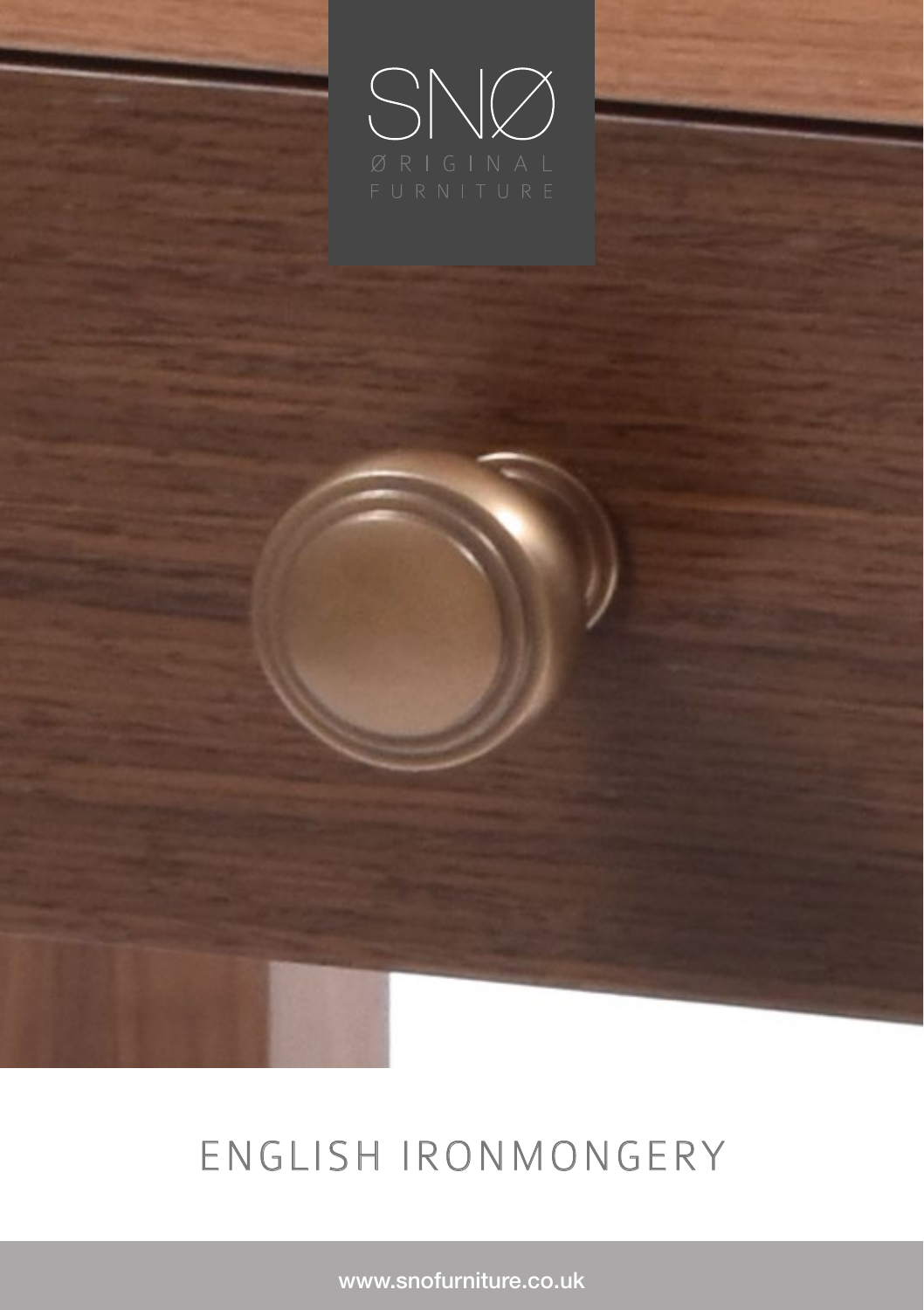## ENGLISH IRONMONGERY FROM SNØ ORIGINAL FURNITURE

In conjunction with our architectural ironmongery partners TBKS in bath we have designed & manufactured an exclusive range of cabinet pull handles & knobs which showcases 6 designs with size options & available in three finishes satin nickel, dark bronze & antique brass – all unlacquered.

#### ELEGANCE – SIMPLICITY – QUALITY



For more information on any SNØ products please visit www.snofurniture.co.uk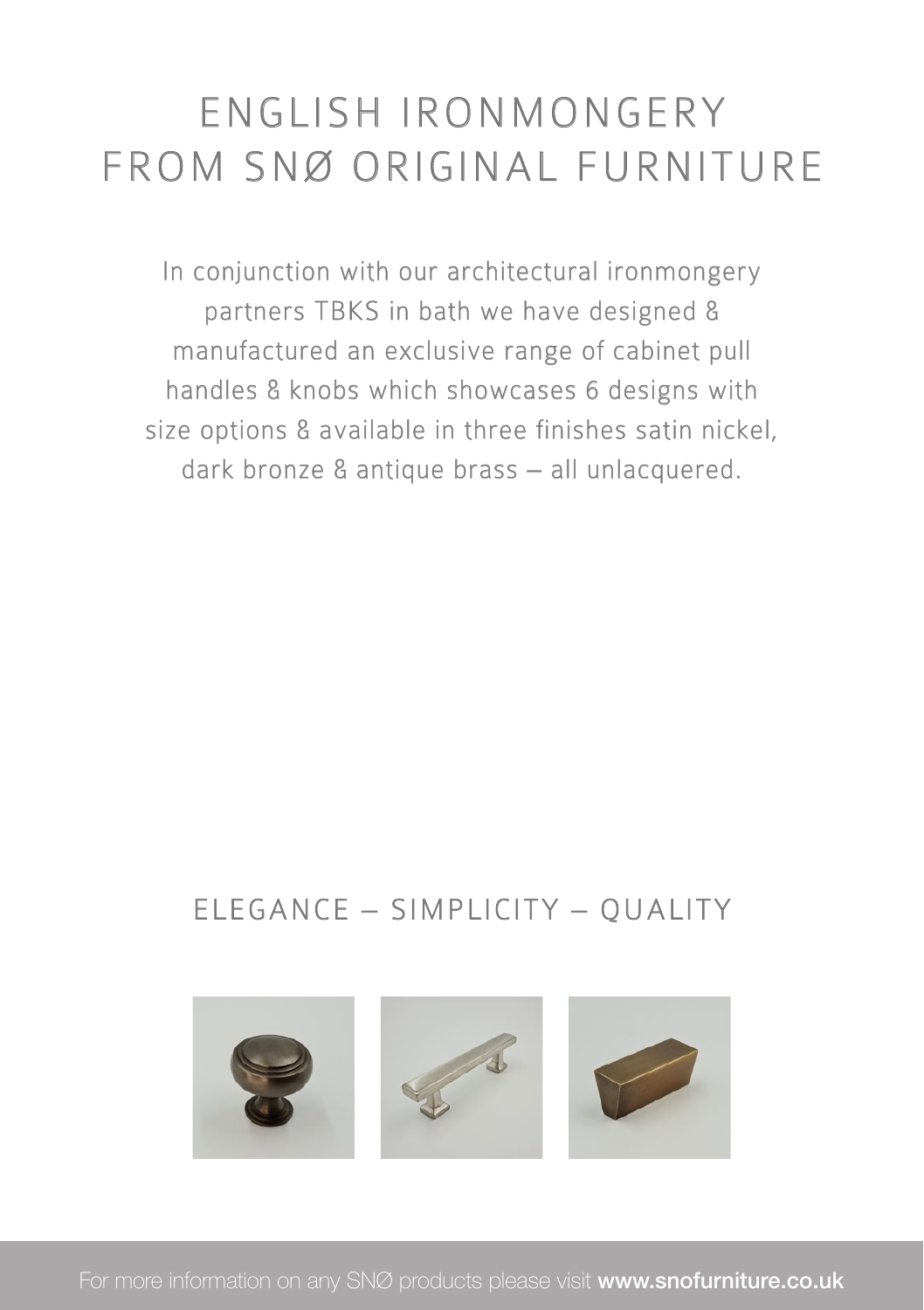#### CARLTON CABINET KNOBS



CC0010DN 32MM DIA/35MM PROJECTION DULL NICKEL PLATE FINISH

CC0011DN 38MM DIA/35MM PROJECTION DULL NICKEL PLATE FINISH



CC0010AB 32MM DIA/35MM PROJECTION ANTIQUE BRASS LIVING FINISH

CC0011AB 38MM DIA/35MM PROJECTION ANTIQUE BRASS LIVING FINISH



CC0010DB 32MM DIA/35MM PROJECTION DARK BRONZE LIVING FINISH

CC0011DB 38MM DIA/35MM PROJECTION DARK BRONZE LIVING FINISH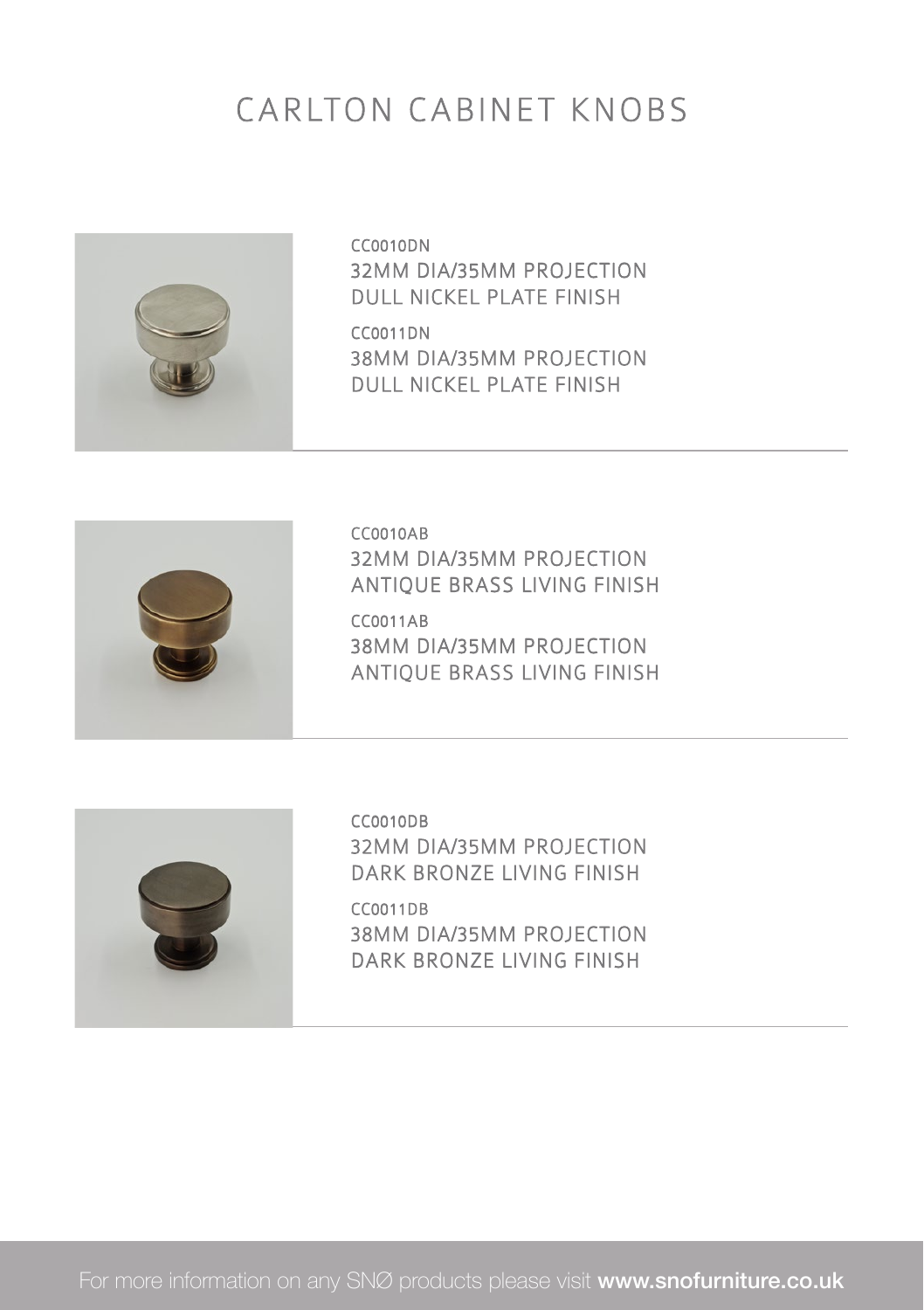#### CARLTON PULL HANDLES



CC0012DN 178MM LONG/36MM PROJECTION DULL NICKEL PLATE FINISH

CC0013DN 242MM LONG/36MM PROJECTION DULL NICKEL PLATE FINISH



CC0012AB 178MM LONG/36MM PROJECTION ANTIQUE BRASS LIVING FINISH

CC0013AB 242MM LONG/36MM PROJECTION ANTIQUE BRASS LIVING FINISH



CC0012DB 178MM LONG/36MM PROJECTION DARK BRONZE LIVING FINISH

CC0013DB 242MM LONG/36MM PROJECTION DARK BRONZE LIVING FINISH FINISH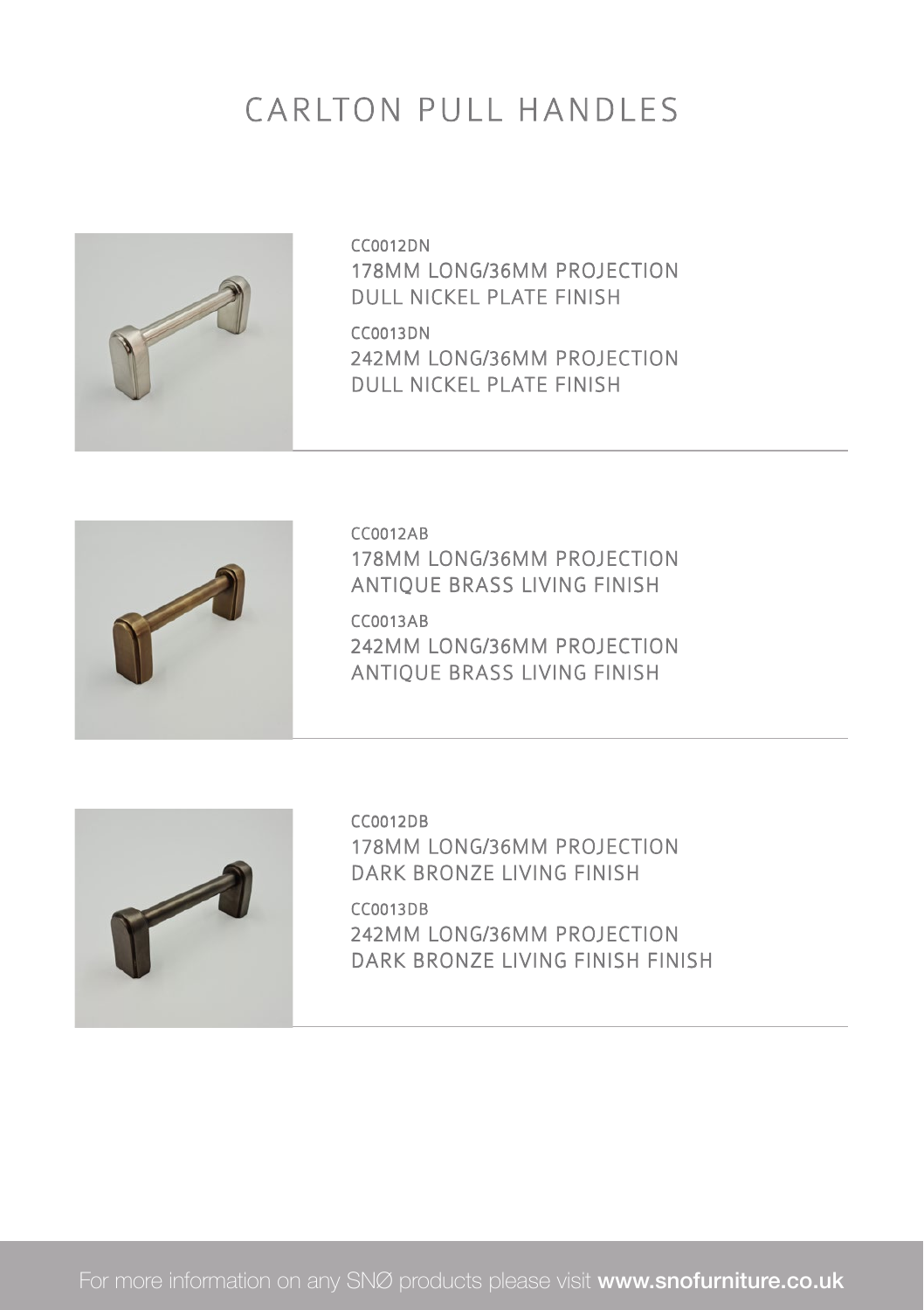#### GROVE CABINET KNOBS



CC0030DN 32MM DIA/35MM PROJECTION DULL NICKEL PLATE FINISH

CC0031DN 38MM DIA/35MM PROJECTION DULL NICKEL PLATE FINISH



CC0030AB 32MM DIA/35MM PROJECTION ANTIQUE BRASS LIVING FINISH

CC0031AB 38MM DIA/35MM PROJECTION ANTIQUE BRASS LIVING FINISH



CC0030DB 32MM DIA/35MM PROJECTION DARK BRONZE LIVING FINISH

CC0031DB 38MM DIA/35MM PROJECTION DARK BRONZE LIVING FINISH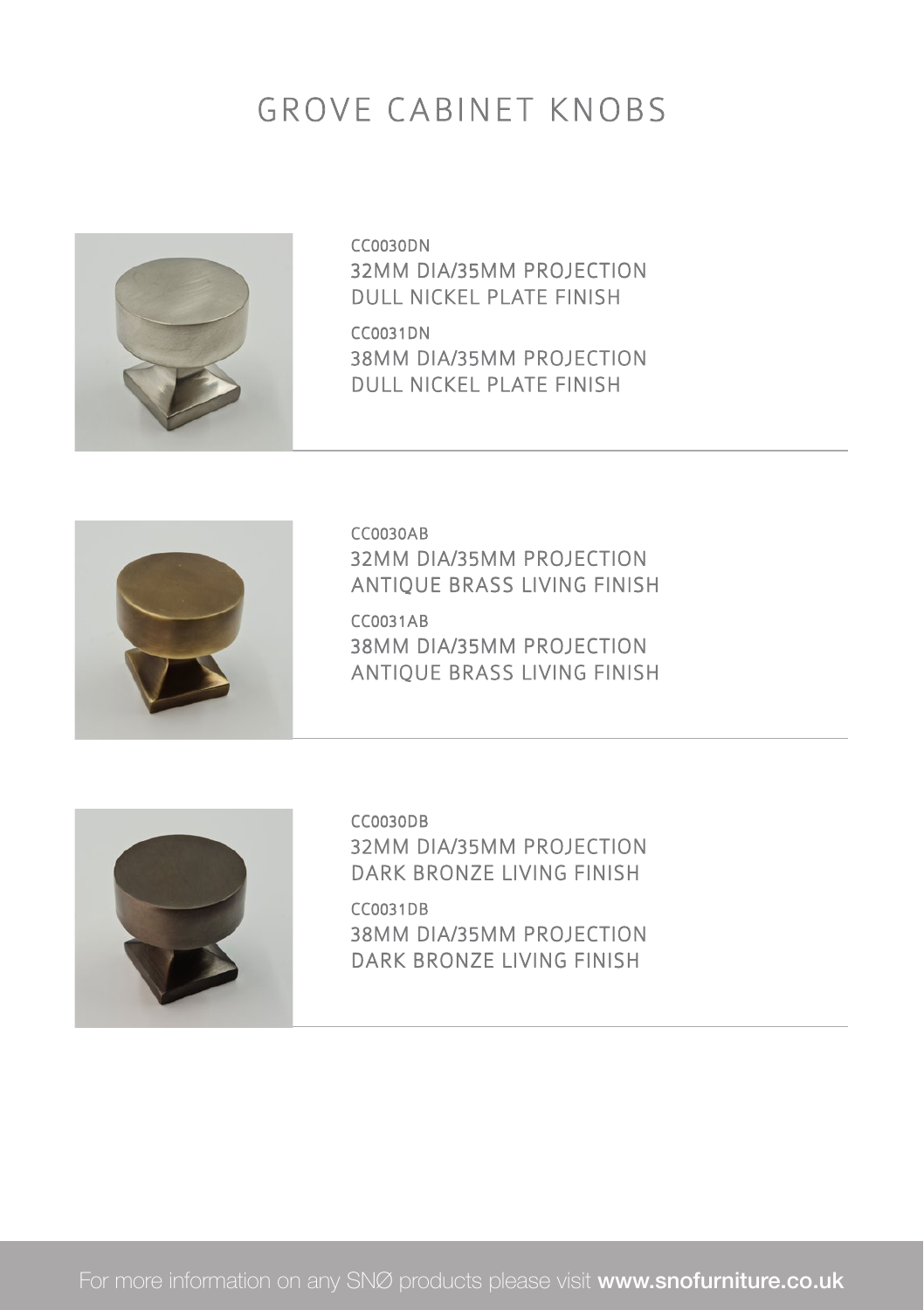#### GROVE PULL HANDLES



CC0032DN 180MM LONG/35MM PROJECTION DULL NICKEL PLATE FINISH

CC0032DN 226MM LONG/35MM PROJECTION DULL NICKEL PLATE FINISH



CC0032AB 180MM LONG/35MM PROJECTION ANTIQUE BRASS LIVING FINISH

CC0032AB 226MM LONG/35MM PROJECTION ANTIQUE BRASS LIVING FINISH



CC0032DB 180MM LONG/35MM PROJECTION DARK BRONZE LIVING FINISH

CC0032DB 226MM LONG/35MM PROJECTION DARK BRONZE LIVING FINISH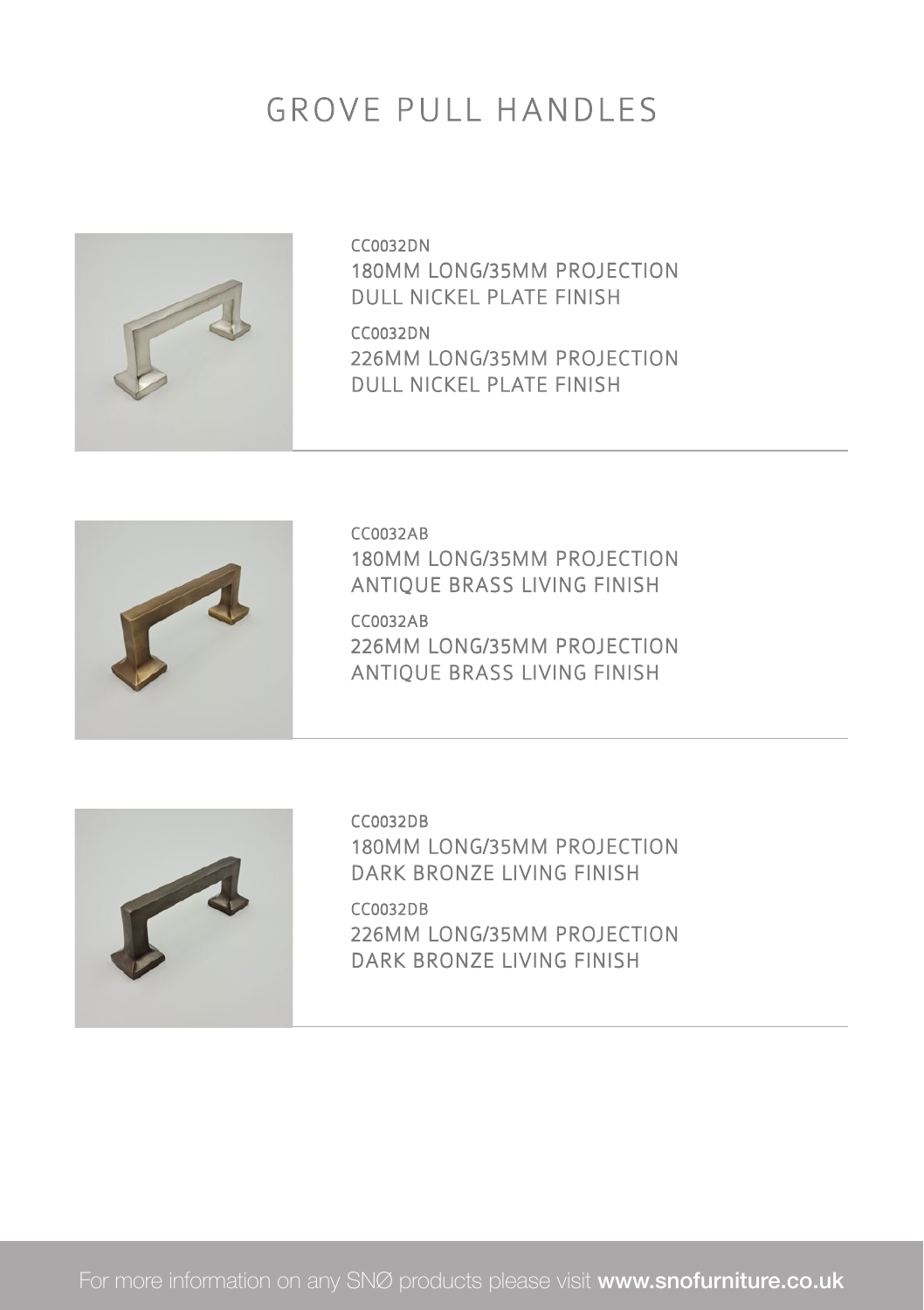#### LENNOX PULL HANDLES



CC0051DN 150MM LONG/27MM PROJECTION DULL NICKEL PLATE FINISH

CC0052DN 250MM LONG/27MM PROJECTION DULL NICKEL PLATE FINISH



CC0051AB 150MM LONG/27MM PROJECTION ANTIQUE BRASS LIVING FINISH

CC0052AB 250MM LONG/27MM PROJECTION ANTIQUE BRASS LIVING FINISH



CC0051DB 150MM LONG/27MM PROJECTION DARK BRONZE LIVING FINISH

CC0052DB 250MM LONG/27MM PROJECTION DARK BRONZE LIVING FINISH FINISH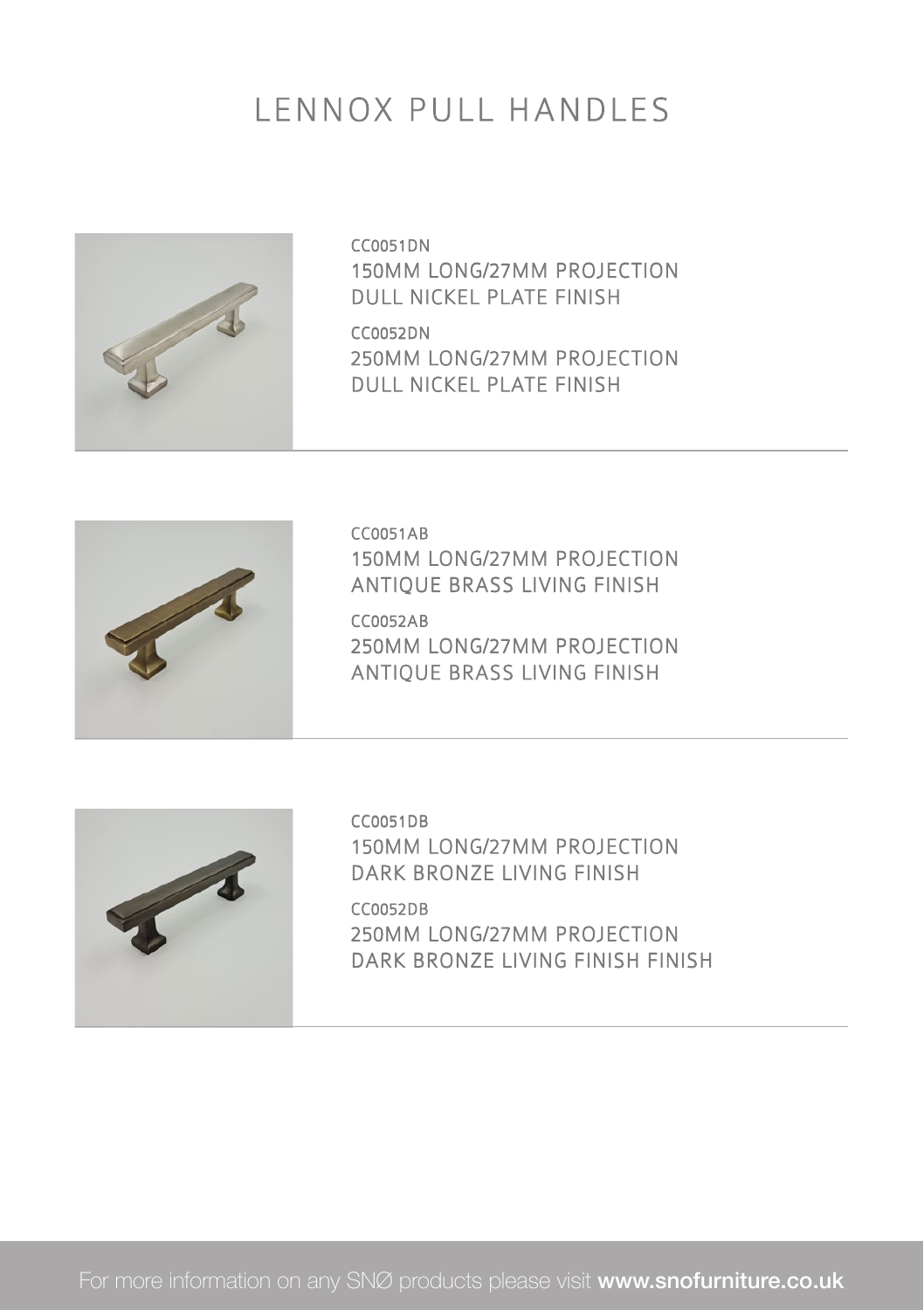#### LENNOX CABINET KNOB



CC0050DN 35MM DIA/35MM PROJECTION DULL NICKEL PLATE FINISH



CC0050AB 35MM DIA/35MM PROJECTION ANTIQUE BRASS LIVING FINISH



CC0050DB 35MM DIA/35MM PROJECTION DARK BRONZE LIVING FINISH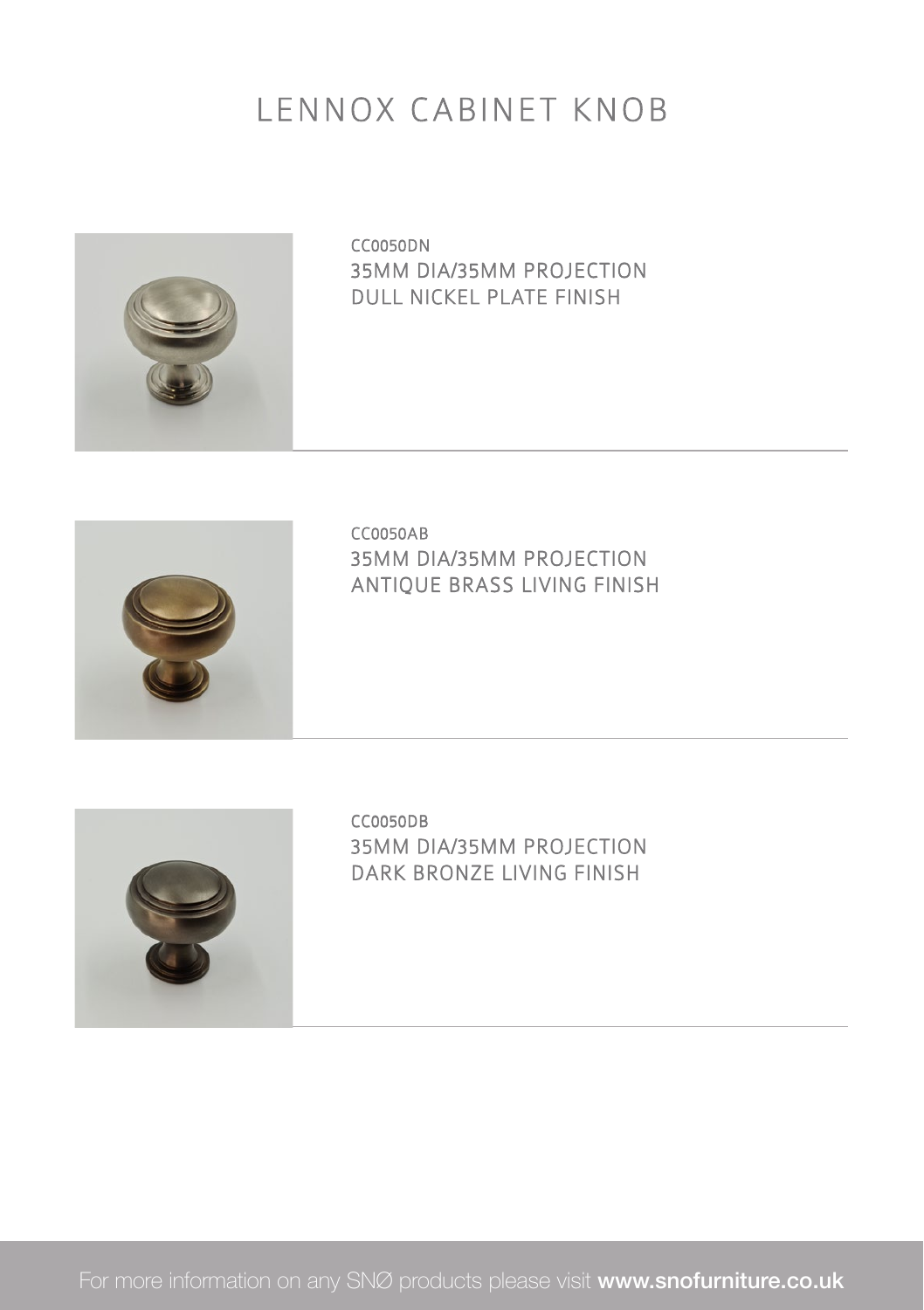#### SION CABINET KNOBS



CC0055DN 50MM WIDE/21MM PROJECTION DULL NICKEL PLATE FINISH

CC0056DN 96MM WIDE/21MM PROJECTION DULL NICKEL PLATE FINISH



CC0055AB 50MM WIDE/21MM PROJECTION ANTIQUE BRASS LIVING FINISH

CC0056AB 96MM WIDE/21MM PROJECTION ANTIQUE BRASS LIVING FINISH



CC0055DB 50MM WIDE/21MM PROJECTION DULL BRONZE LIVING FINISH

CC0056DB 96MM WIDE/21MM PROJECTION DULL BRONZE LIVING FINISH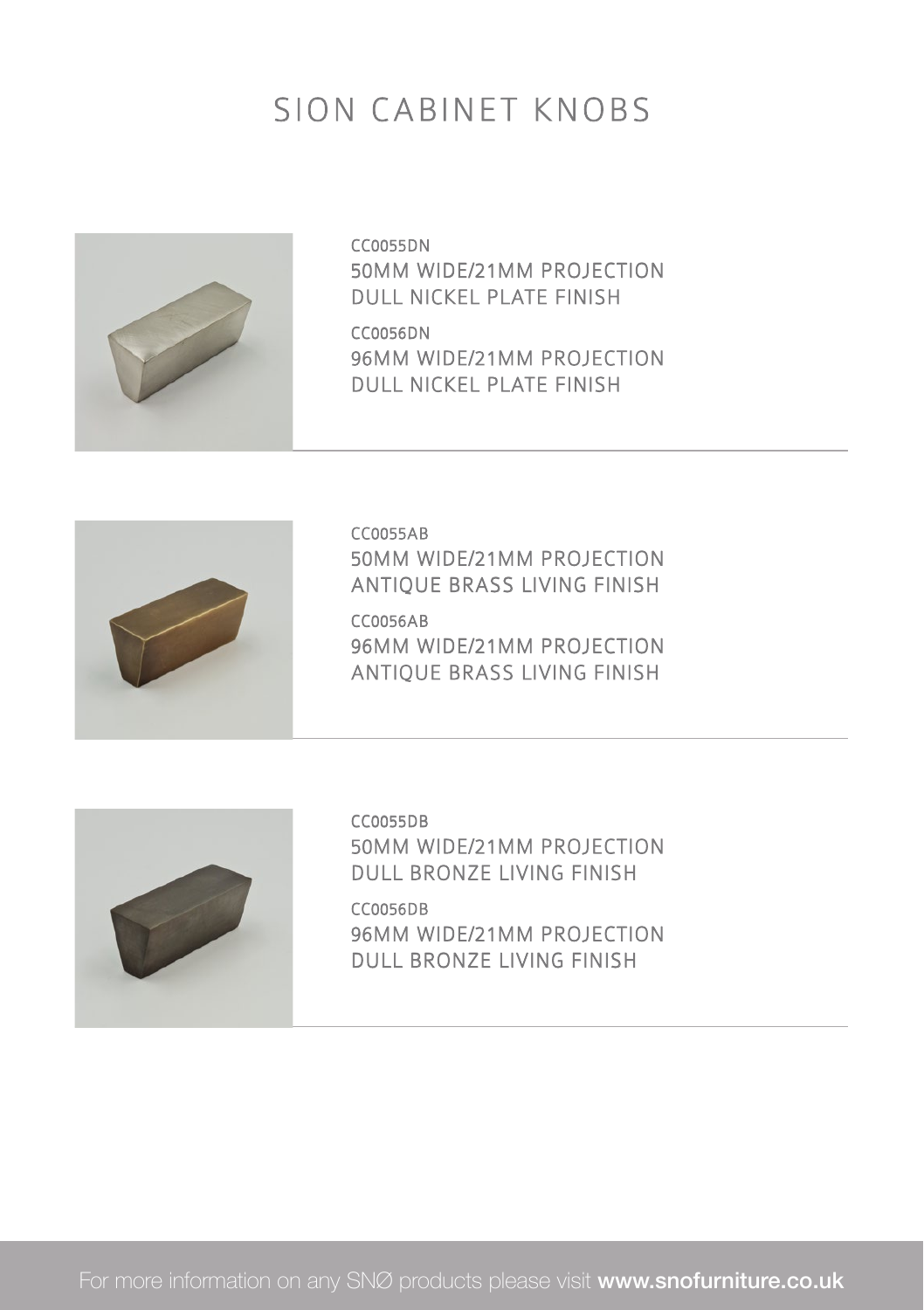#### SION PULL HANDLES



CC0057DN 150MM LONG/21MM PROJECTION DULL NICKEL PLATE FINISH

CC0058DN 250MM LONG/21MM PROJECTION DULL NICKEL PLATE FINISH



CC0057AB 150MM LONG/21MM PROJECTION ANTIQUE BRASS LIVING FINISH

CC0058AB 250MM LONG/21MM PROJECTION ANTIQUE BRASS LIVING FINISH



CC0057DB 150MM LONG/21MM PROJECTION DARK BRONZE LIVING FINISH

CC0058DB 250MM LONG/21MM PROJECTION DARK BRONZE LIVING FINISH FINISH